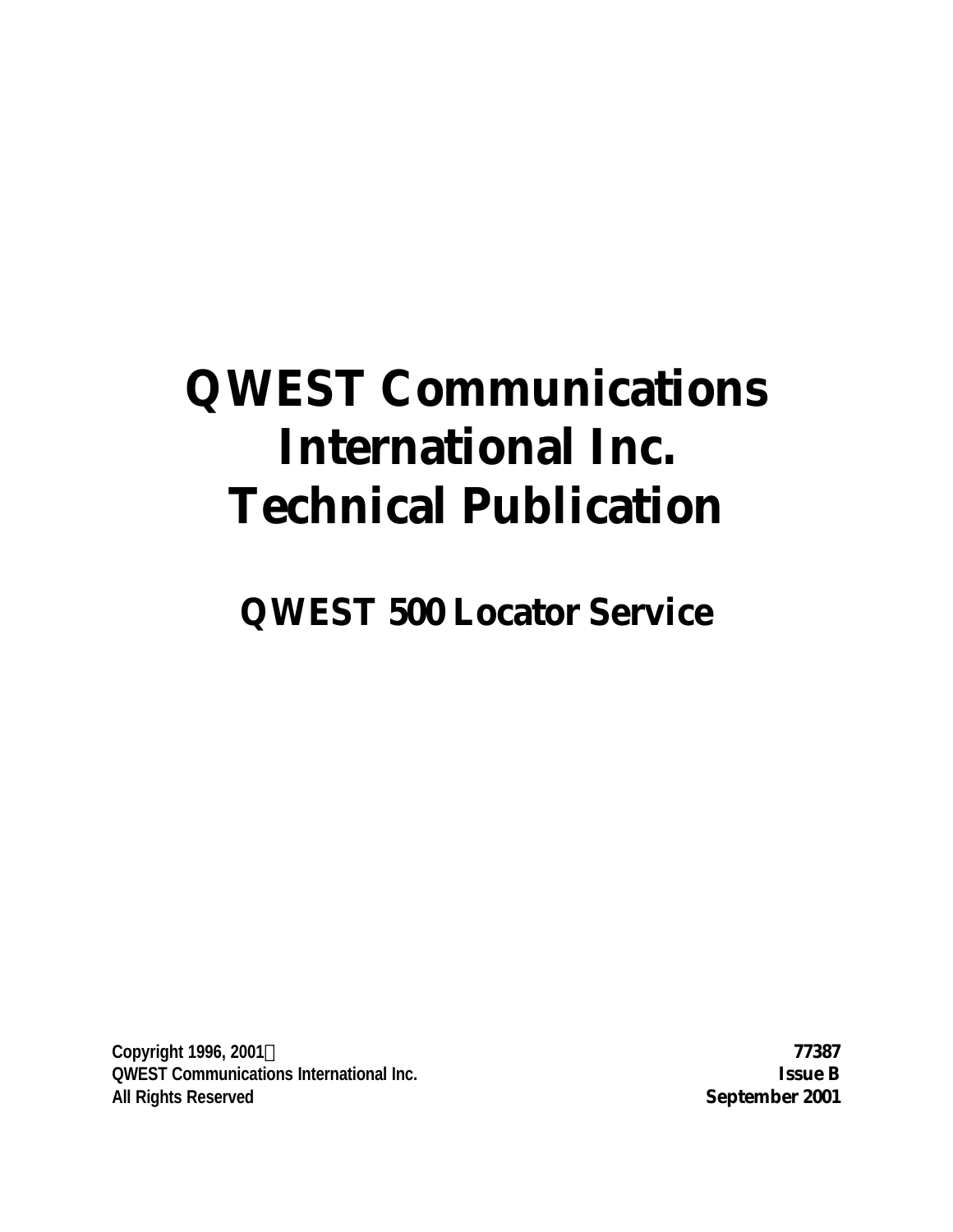#### NOTICE

This publication provides a brief product description and application information on 500 Locator Service. The technical description of this service may be found in Chapter 2 of this Technical Publication 77387. Much of the material in this document was found in the references listed in Chapter 4. Network Channel Codes/Network Channel Interface combinations and Network Interfaces for 500 Locator Service can be found in Technical Publication 77342.

QWEST Communications International Inc. reserves the right to revise this document for any reason, including but not limited to, conformity with standards promulgated by various governmental or regulatory agencies; utilization of advances in the state of the technical arts; or to reflect changes in the design of equipment, techniques, or procedures described or referred to herein.

Liability to anyone arising out of use or reliance upon any information set forth herein is expressly disclaimed, and no representation or warranties, expressed or implied, are made with respect to the accuracy or utility of any information set forth herein.

This document is not to be construed as a suggestion to any manufacturer to modify or change any of its products, nor does this publication represent any commitment by QWEST Communications International Inc. to purchase any specific products. Further, conformance to this publication does not constitute a guarantee of a given supplier's equipment and/or its associated documentation.

Ordering information for QWEST Publications can be obtained from the Reference Section of this document.

If further information is required, please contact:

QWEST Communications International Inc. Manager – New Services Planning 700 W. Mineral Ave. MN-F15.15 Littleton, CO 80120 (303) 707-7107 (303) 707-9497 Fax # E-mail: jhsmit2@qwest.com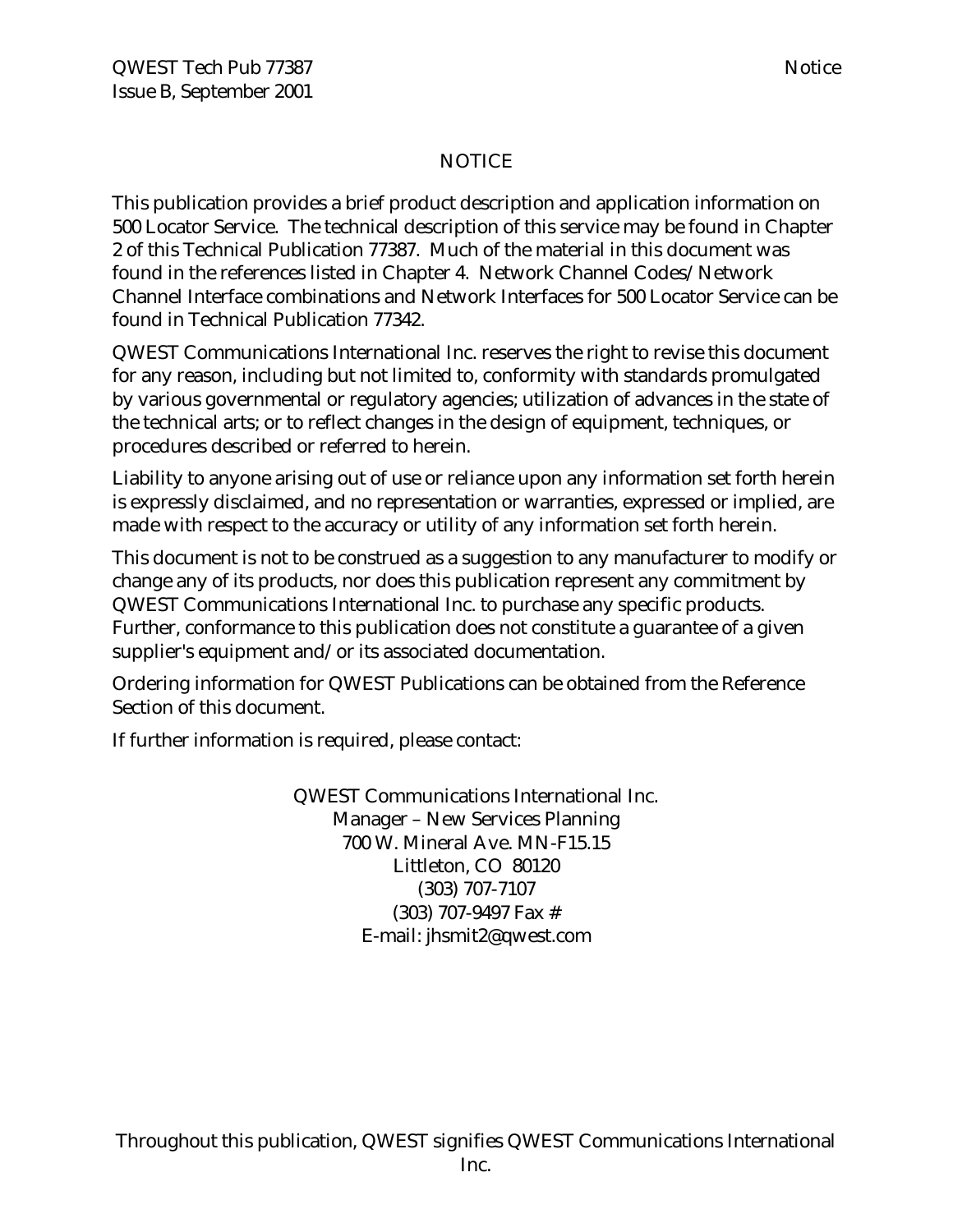#### COMMENTS on PUB 77387

#### PLEASE TEAR OUT AND SEND YOUR COMMENTS/SUGGESTIONS TO:

QWEST Corporation Manager – New Services Planning 700 W. Mineral Ave. MN-F15.15 Littleton, CO 80120 (303) 707-7107 (303) 707-9497 Fax # E-mail: jhsmit2@qwest.com

Information from you helps us to improve our Publications. Please take a few moments to answer the following questions and return to the above address.

| Was this Publication valuable to you in understanding  |        |      |
|--------------------------------------------------------|--------|------|
| the technical parameters of our service?               | YES.   | - NO |
| Was the information accurate and up-to-date?           | YES .  | NO.  |
| Was the information easily understood?                 | YES    | NO.  |
| Were the contents logically sequenced?                 | YES    | NO.  |
| Were the tables and figures understandable and helpful | YES NO |      |
| Were the pages legible?                                | YES.   | N()  |

If you answered NO to any of the questions and/or if you have any other comments or suggestions, please explain:

\_\_\_\_\_\_\_\_\_\_\_\_\_\_\_\_\_\_\_\_\_\_\_\_\_\_\_\_\_\_\_\_\_\_\_\_\_\_\_\_\_\_\_\_\_\_\_\_\_\_\_\_\_\_\_\_\_\_\_\_\_\_\_\_\_\_\_\_\_\_\_\_\_\_

|                         | (Attach additional sheet, if necessary) |
|-------------------------|-----------------------------------------|
| Name                    | Date                                    |
| Company                 |                                         |
|                         |                                         |
| <b>Telephone Number</b> |                                         |
|                         |                                         |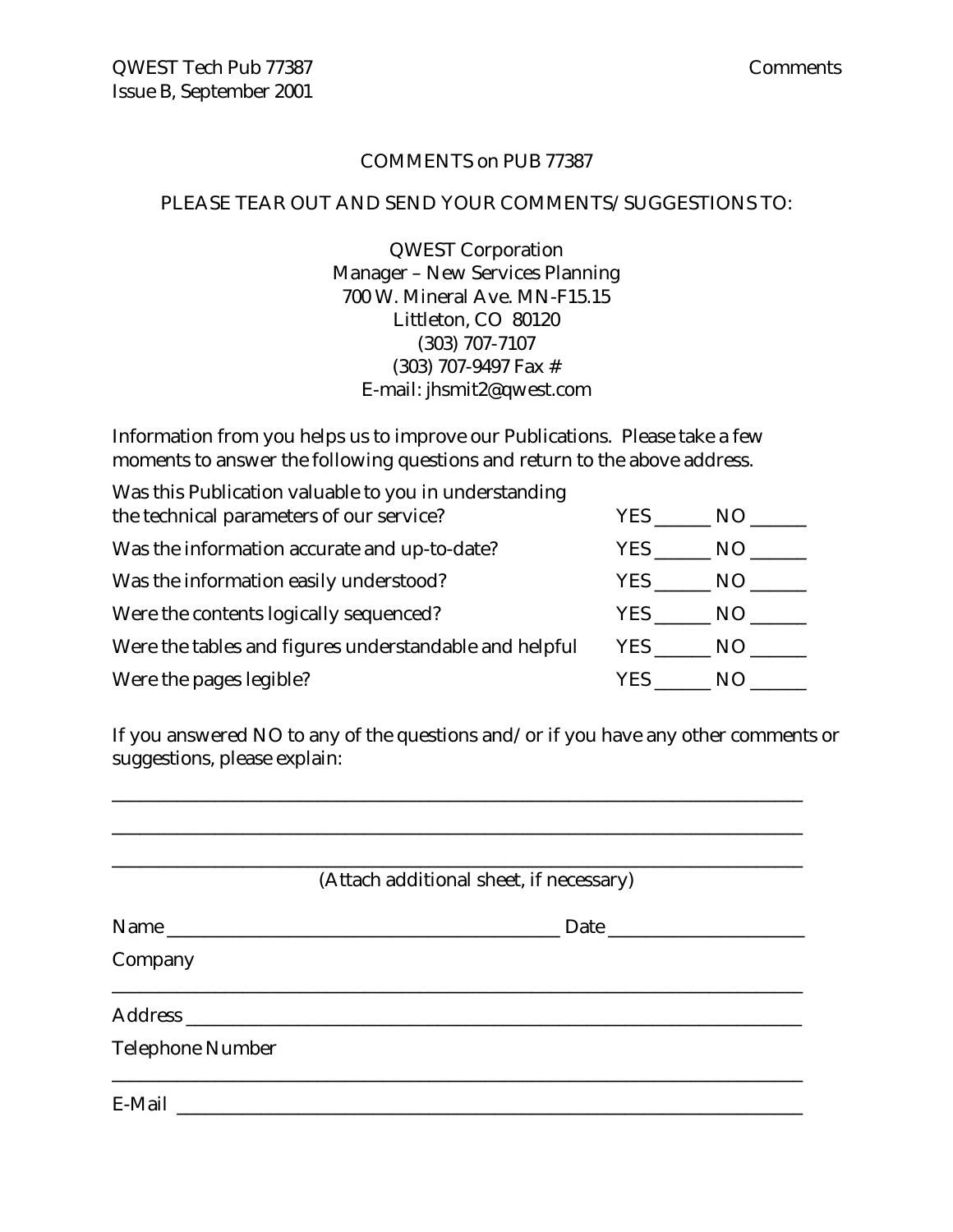|                  | <b>Chapter and Section</b> |  |  |
|------------------|----------------------------|--|--|
| 1.               |                            |  |  |
|                  | 1.1                        |  |  |
|                  | 1.2                        |  |  |
|                  | 1.3                        |  |  |
|                  | 1.4                        |  |  |
| 2.               |                            |  |  |
|                  | 2.1                        |  |  |
|                  | 2.2                        |  |  |
|                  | 2.3                        |  |  |
|                  | 2.4                        |  |  |
|                  | 2.5                        |  |  |
| 3.               |                            |  |  |
|                  | 3.1                        |  |  |
|                  | 3.2                        |  |  |
| $\overline{4}$ . |                            |  |  |
|                  | 4.1                        |  |  |
|                  | 4.2                        |  |  |
|                  | 4.3                        |  |  |
|                  | 4.4                        |  |  |
| <b>Figures</b>   |                            |  |  |
| $2 - 1$          |                            |  |  |
| $2 - 2$          |                            |  |  |

#### **Tables**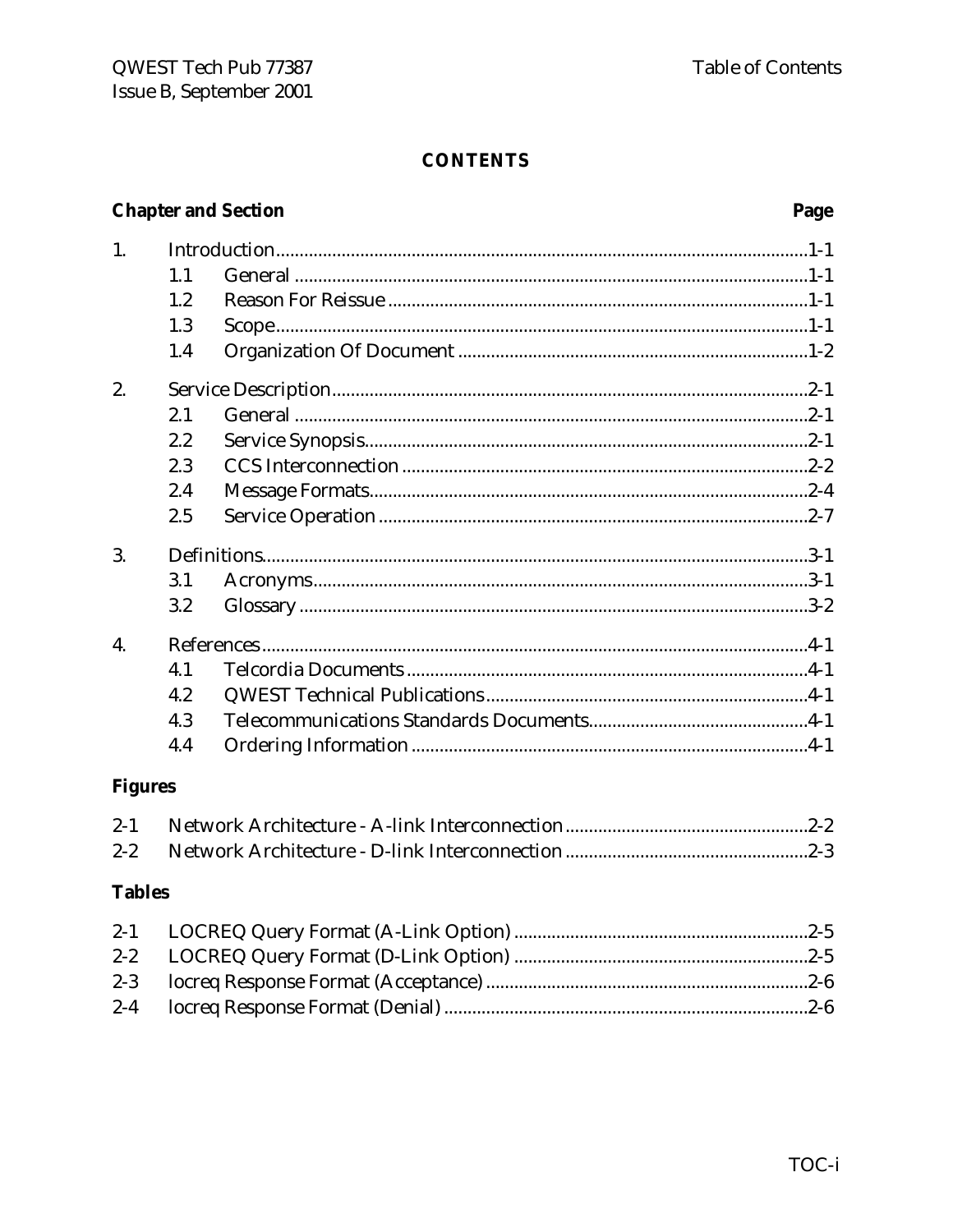### **Chapter and Section**

 $1.$ 

### Page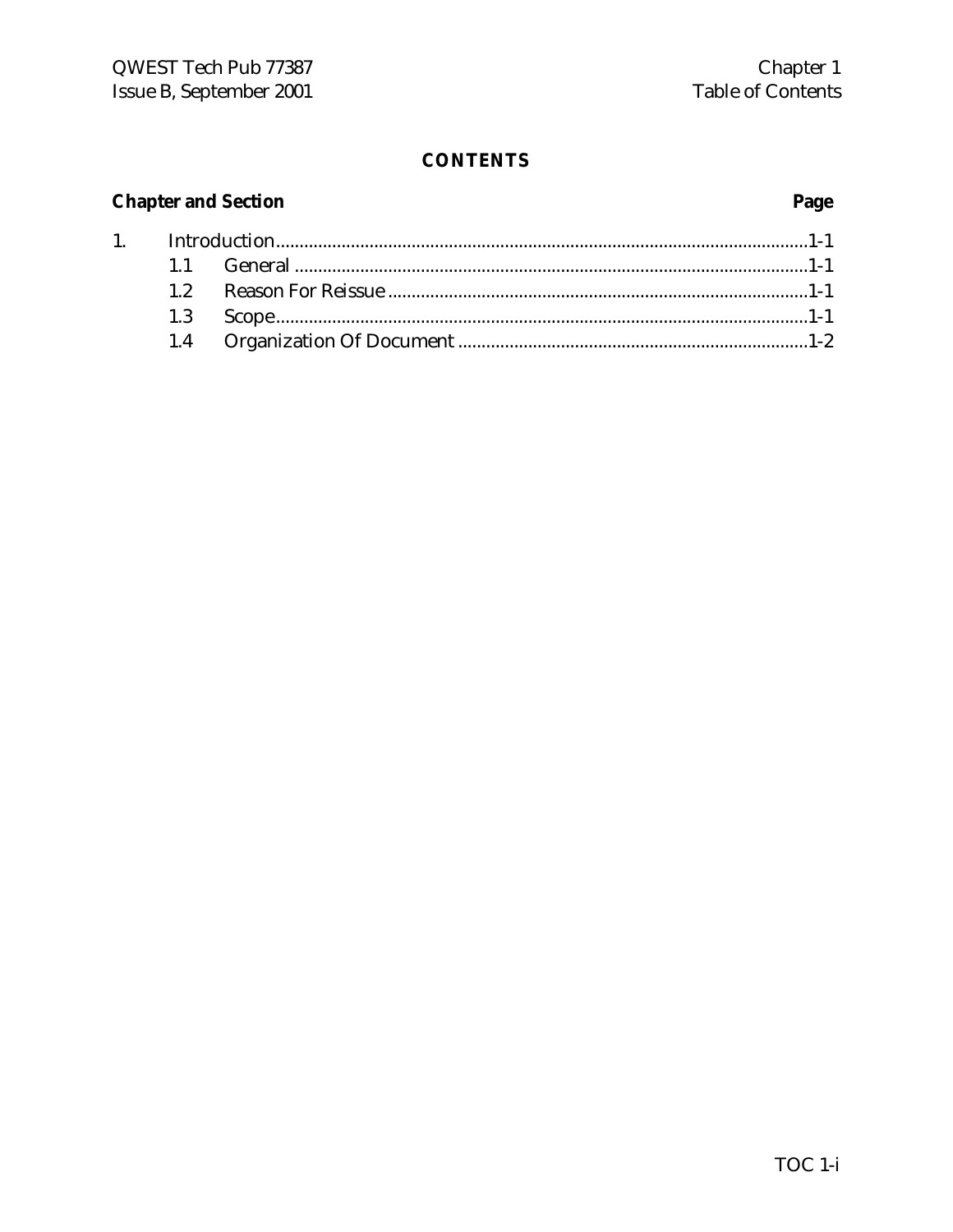#### **1. Introduction**

#### **1.1 General**

This publication provides a brief product description and application information on 500 Locator Service. In addition, technical information is provided on a new type of message content that is used in the wireless network when processing calls to subscribers who have 500 numbers. The reason for issuing the Technical Publication is to inform customers of the method of interfacing to QWEST Communications Inc. for 500 Locator Service using the IS-41 (Interim Standard-41) protocol. The technical description of this service may be found in Chapter 2 of this Technical Publication 77387. Much of the material in this document was found in the references listed in Chapter 4. Network Channel Codes/Network Channel Interface (NC/NCI) combinations and Network Interfaces (NI) for 500 Locator Service can be found in Technical Publication 77342.

#### **1.2 Reason For Reissue**

To show QWEST Communications International Inc. as the owner of this publication and the one to contact concerning the content.

#### **1.3 Scope**

This publication provides:

- 500 Locator Service Description
- Network Interconnection information for this service
- 500 Locator Service Messages
- Typical 500 Locator Service applications
- Message Timer Values

This publication does not provide:

- NC/NCI Codes-Refer to Chapter 1 of Technical Publication 77342, Issue C or most recent issue. General information about NC and NCI codes along with definitions of the codes that will relate to the 500 Locator Service can be found in Chapter 1 of Technical Publication 77342, Issue C or most recent issue.
- NC/NCI Combinations Refer to Chapter 1 of Technical Publication 77342, Issue C or most recent issue. Lists can be found of the applicable combinations of NC and NCI codes that relate to the 500 Locator Service in this document.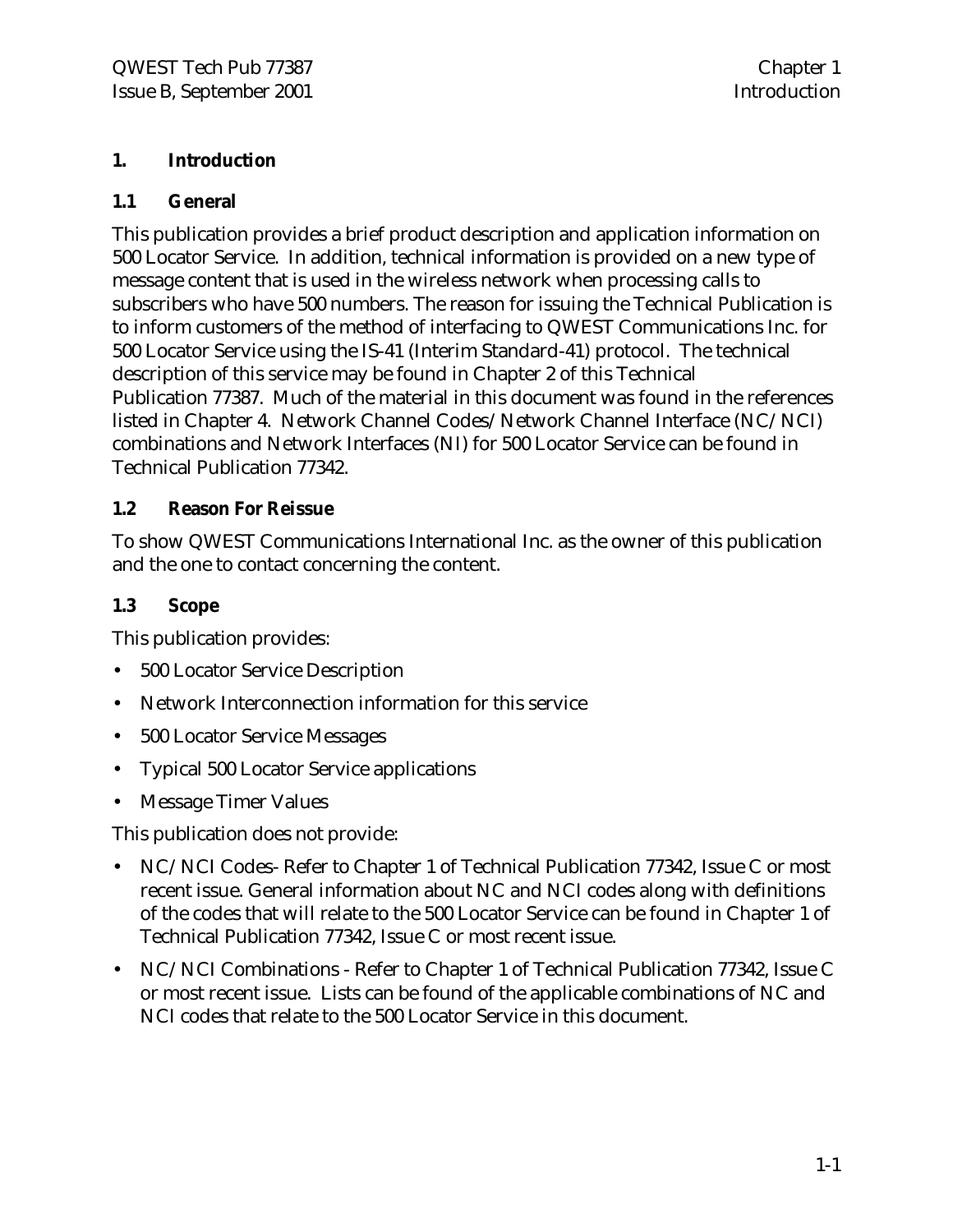#### **1.4 Organization of Document**

This document is organized as follows:

- Chapter 1 **Introduction,** provides the purpose and scope of the publication, and its organization.
- Chapter 2 **Service Description**, provides the description of the service and its options.
- Chapter 3 **Definitions**, includes a list of acronyms and a glossary of terms used in this publication.
- Chapter 4 **References**, provides a list of documents referenced in this publication along with ordering information.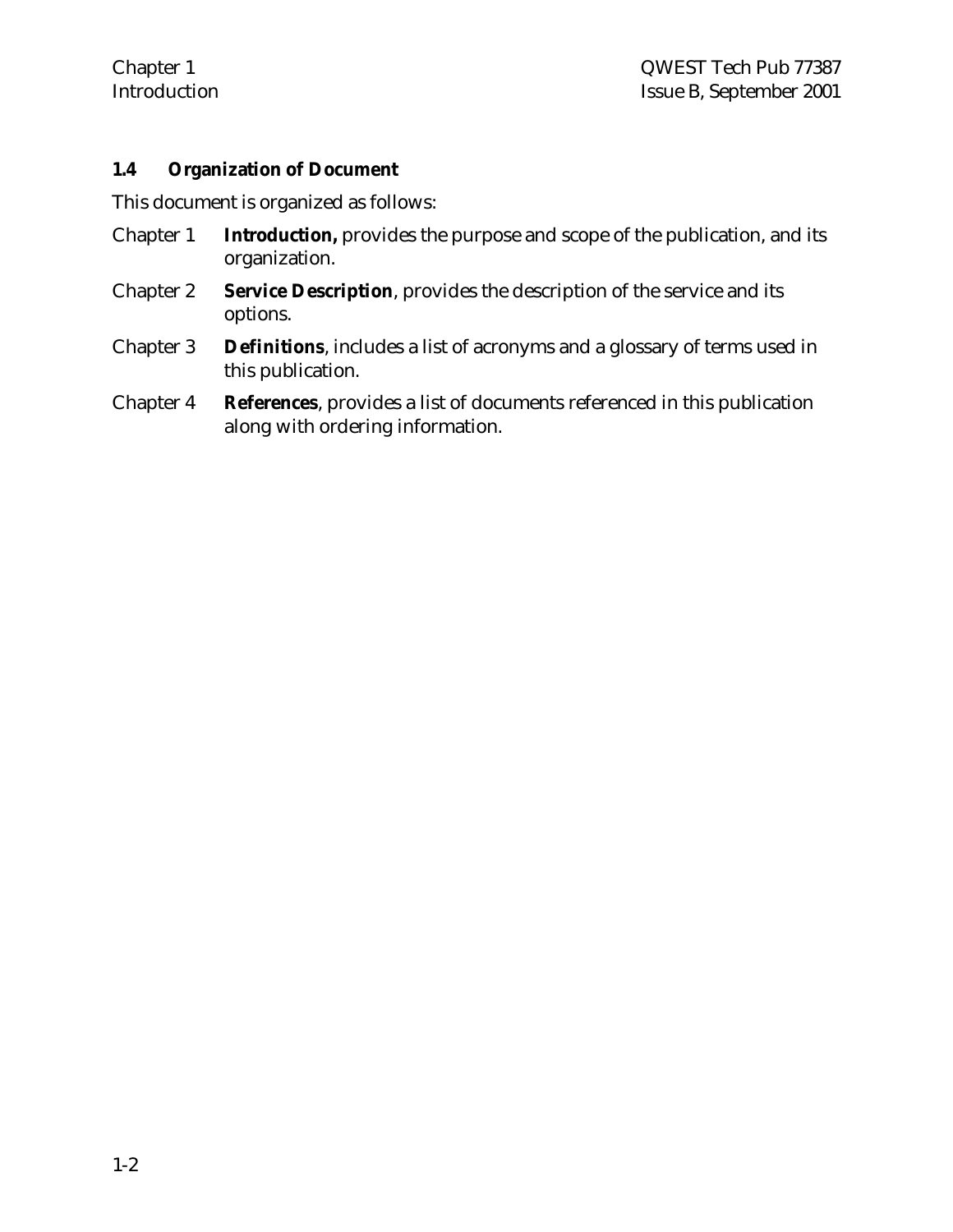#### **Chapter and Section Page**

#### **Figures**

#### **Tables**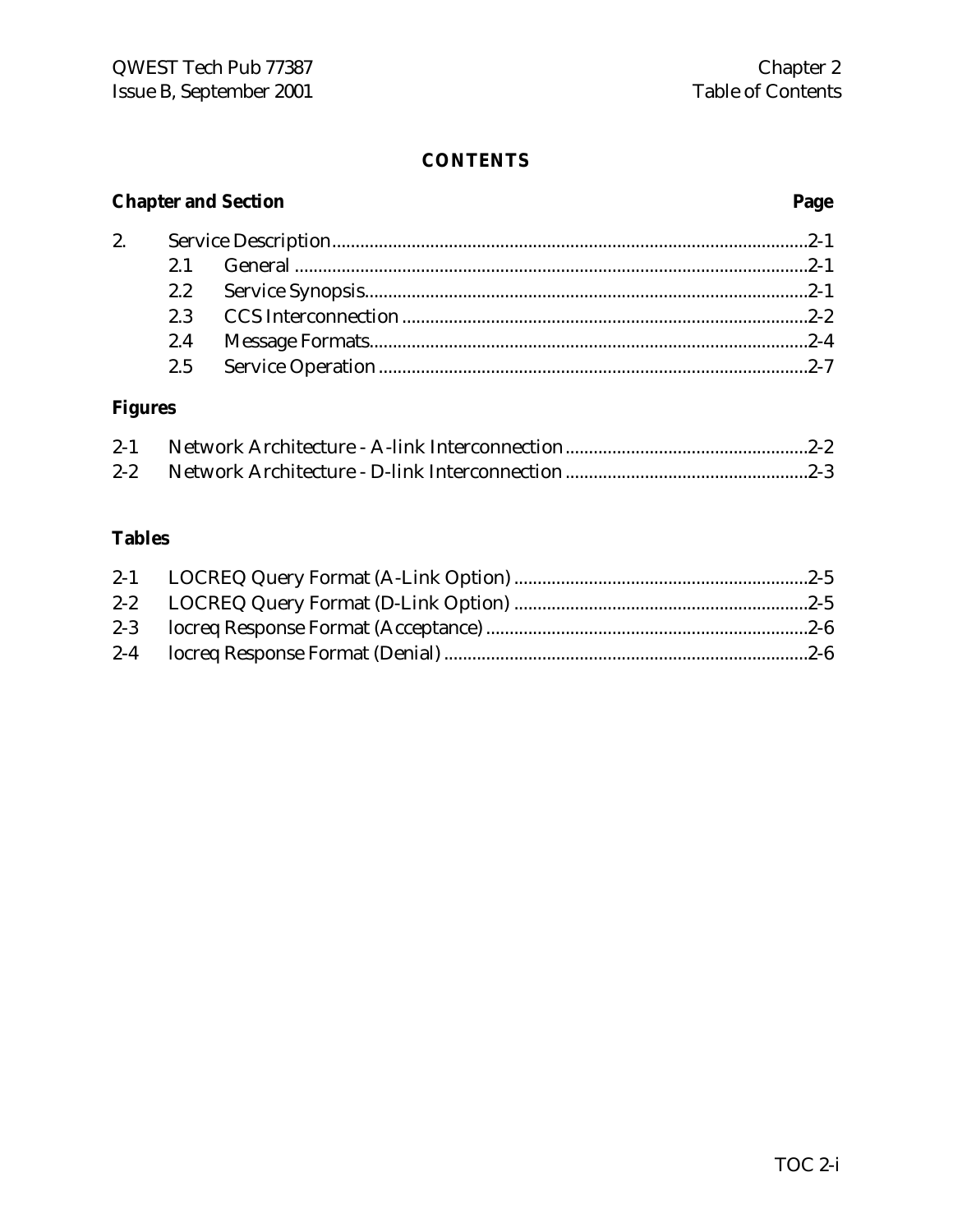#### **2. Service Description**

This chapter describes methods by which QWEST will provide 500 Locator Service. A service description of this offering is also provided. In addition, information on interconnection, message formats, service operation, call routing and wireless communication service functions and features are discussed.

#### **2.1 General**

QWEST provides an extension to the currently tariffed 500 Access Service to include a Locator Feature for Wireless Service Providers. This enhancement provides more efficient routing that results in lower cost routing of calls to wireless subscribers using a 500 number. This capability will be available to Wireless Service Providers who use Home Location Registers on their Signaling System 7 (SS7) network. Interconnection to the QWEST Common Channel Signaling (CCS) network is obtained by purchasing Common Channel Signaling Access Capability links to the QWEST STPs.

#### **2.2 Service Synopsis**

500 Access Service is a service which allows access from the local network to service providers offering wireless service utilizing 500 numbers. Wireless Service Providers supply a personal telephone number regardless of the geographic location of their subscriber. 500 Locator Service offers a subscriber the combination of personal mobility, terminal mobility, and/or service profile management. 500 Access Service provides the routing, billing, and completion of calls to a Wireless Service Provider based upon the prefix dialed. Currently, Wireless Service Providers who own 500-Area Codes can receive 500 calls using trunk groups at a QWEST Access Tandem. Once these calls are received at the provider's Mobile Switching Centers, the Wireless Service Providers can query their own Home Location Registers to determine the current location of the wireless subscriber.

With 500 Locator Service, Wireless Service Providers who have Home Location Registers on their SS7 networks can reduce traffic through their Mobile Switching Centers by allowing QWEST to query their Home Location Registers for 500 calls *before* routing. Queries to the Home Location Register (LOCREQs) utilize the IS-41 protocol encapsulated in a Transaction Capabilities Application Part (TCAP) message. Responses from the Home Location Register (locreq's) may specify fixed landline destinations, Temporary Location Directory Numbers, or a routing denial. The Wireless Service Providers may additionally use Visitor Location Registers internal to their own signaling network.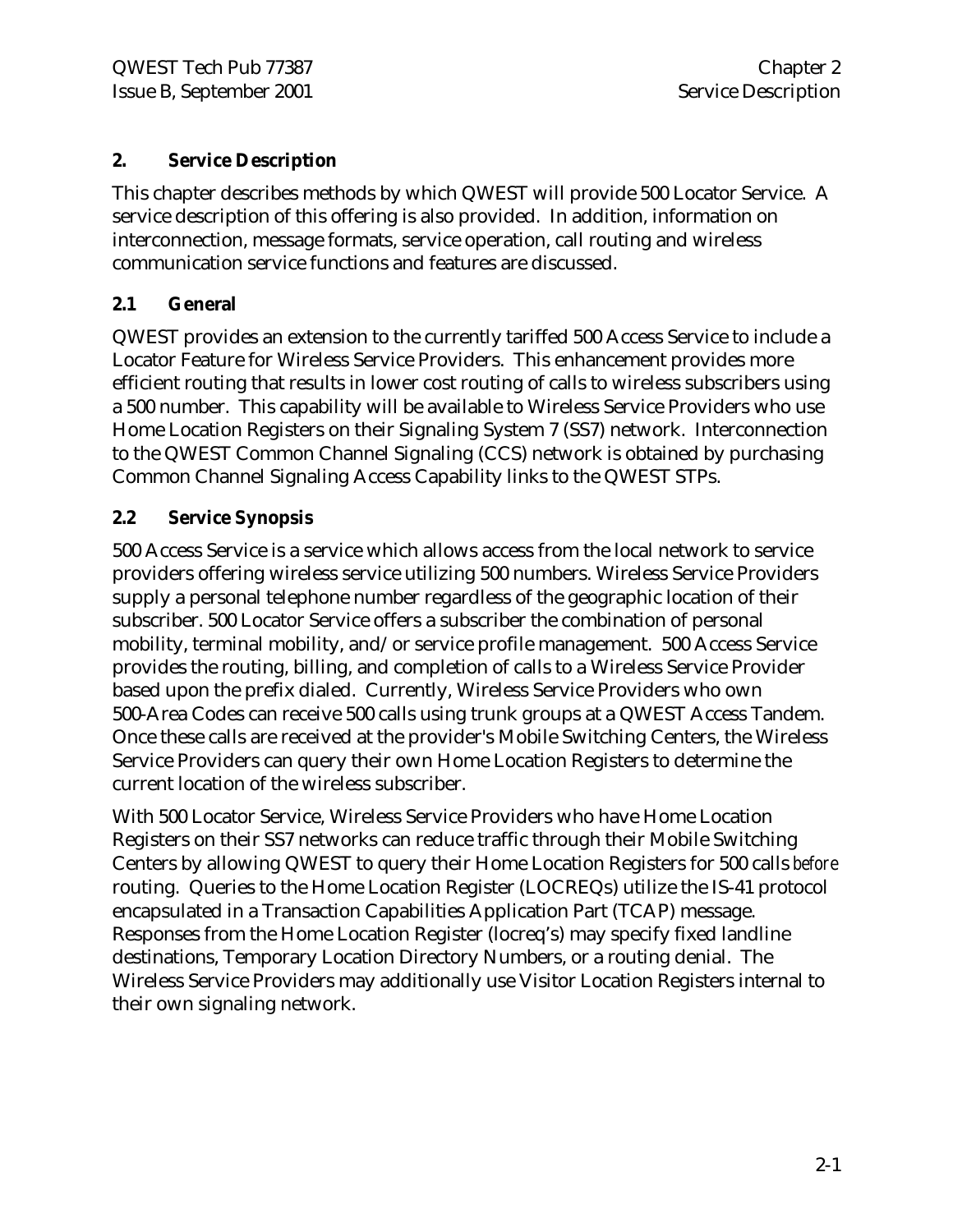#### **2.3 CCS Interconnection**

Wireless Service Providers may connect to the QWEST CCS network using one of two methods:

- A-link interconnection,
- D-link interconnection.

With A-link interconnection, Wireless Service Providers are connected to the QWEST CCS network with a pair of A-links to a QWEST local Signal Transfer Point. Global Title Translation is performed in the QWEST local Signal Transfer Point and queries are load shared between the two A-links. Failures on an individual A-link will result in query traffic being routed to the other A-link. A-link interconnection is illustrated in Figure 2-1.



**Figure 2-1** Network Architecture - A-link Interconnection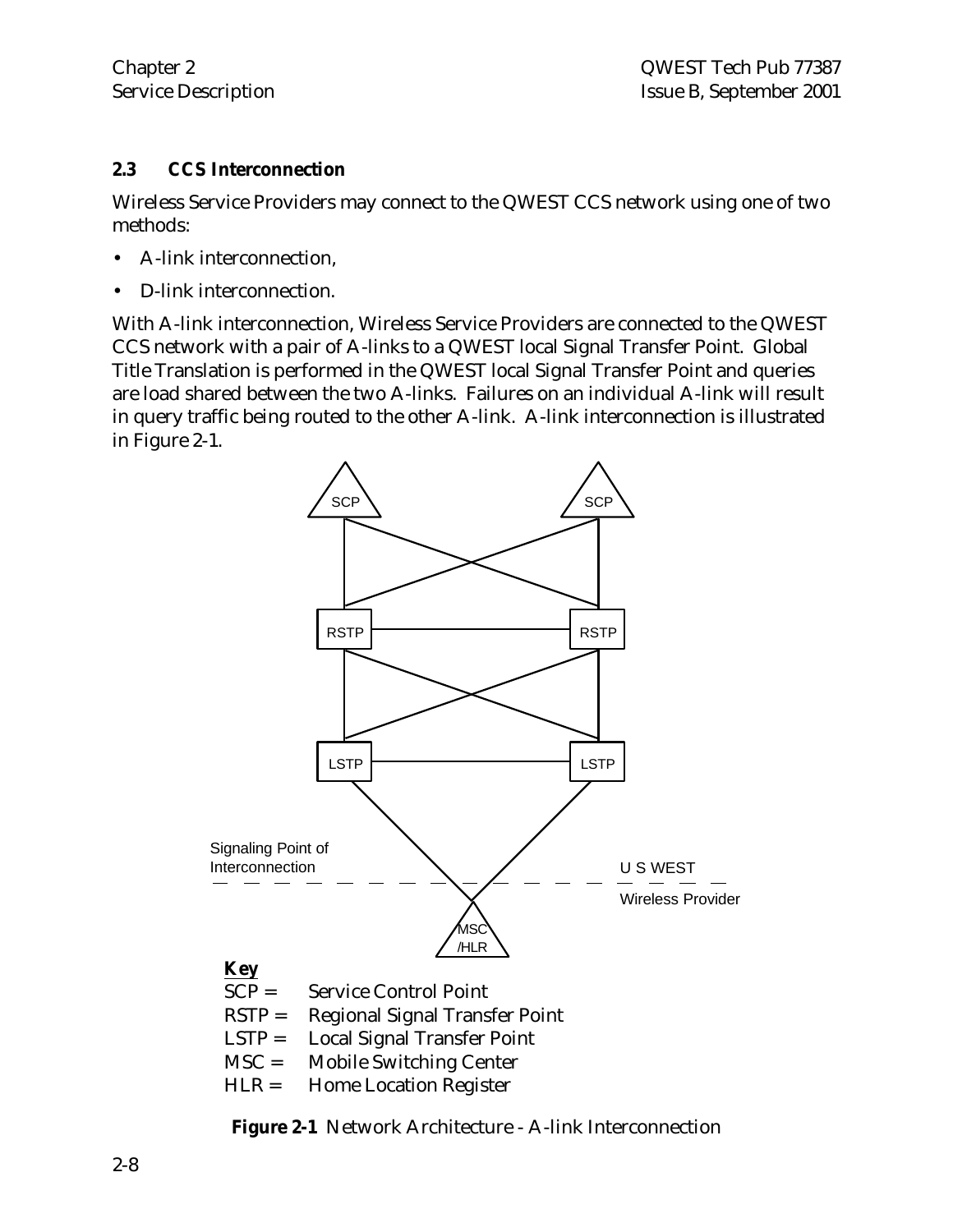QWEST Tech Pub 77387 Chapter 2 Issue B, September 2001 Service Description

With D-link interconnection, Wireless Service Providers are connected to the QWEST CCS network from their Signal Transfer Point with a pair of D-links to a QWEST local Signal Transfer Point. Final Global Title Translation is performed by the wireless service provider's Signal Transfer Point. This option allows the wireless providers greater control of their SS7 network configuration and operation. D-link interconnection is illustrated in Figure 2-2.



**Figure 2-2** Network Architecture - D-link Interconnection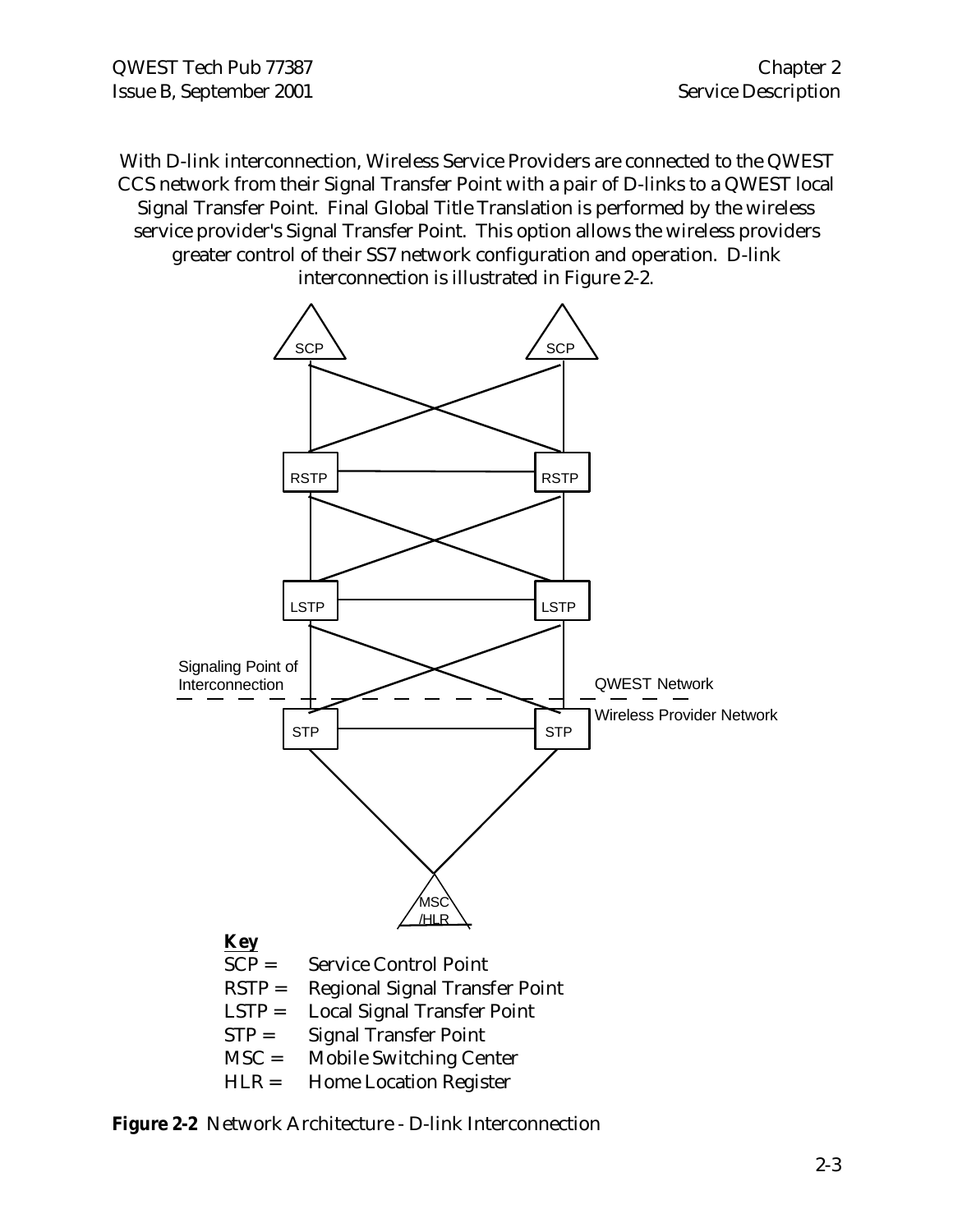#### **2.4 Message Formats**

Only a small portion of the IS-41 protocol is used by the 500 Locator Service Feature. QWEST will deliver a Location Request query to the Home Location Register, and expects a Location Request response back from the Home Location Register. The complete specification of the protocol can be found in Bellcore Requirements "GR-001411-CORE, PCS Access Services Interface Specification in support of PCS Routing Service, PCS Home Database Service, and PCS IS-41 Message Transport Service," document.

Tables 2-1 and 2-2 show the structure of a Location Request query sent from the QWEST Service Control Point to the Provider's Home Location Register. The two tables differ in the Signaling Connection Control Part (SCCP) layer, depending on the CCS interconnection option chosen.

Tables 2-3 and 2-4 show the allowable Location Request responses sent from the Provider's Home Location Register to the QWEST Service Control Point. The two responses differ in the TCAP layer; Table 2-3 shows the parameters expected for an acceptance to route a Temporary Location Directory Number, Table 2-4 shows the parameters expected for a denial of a location request.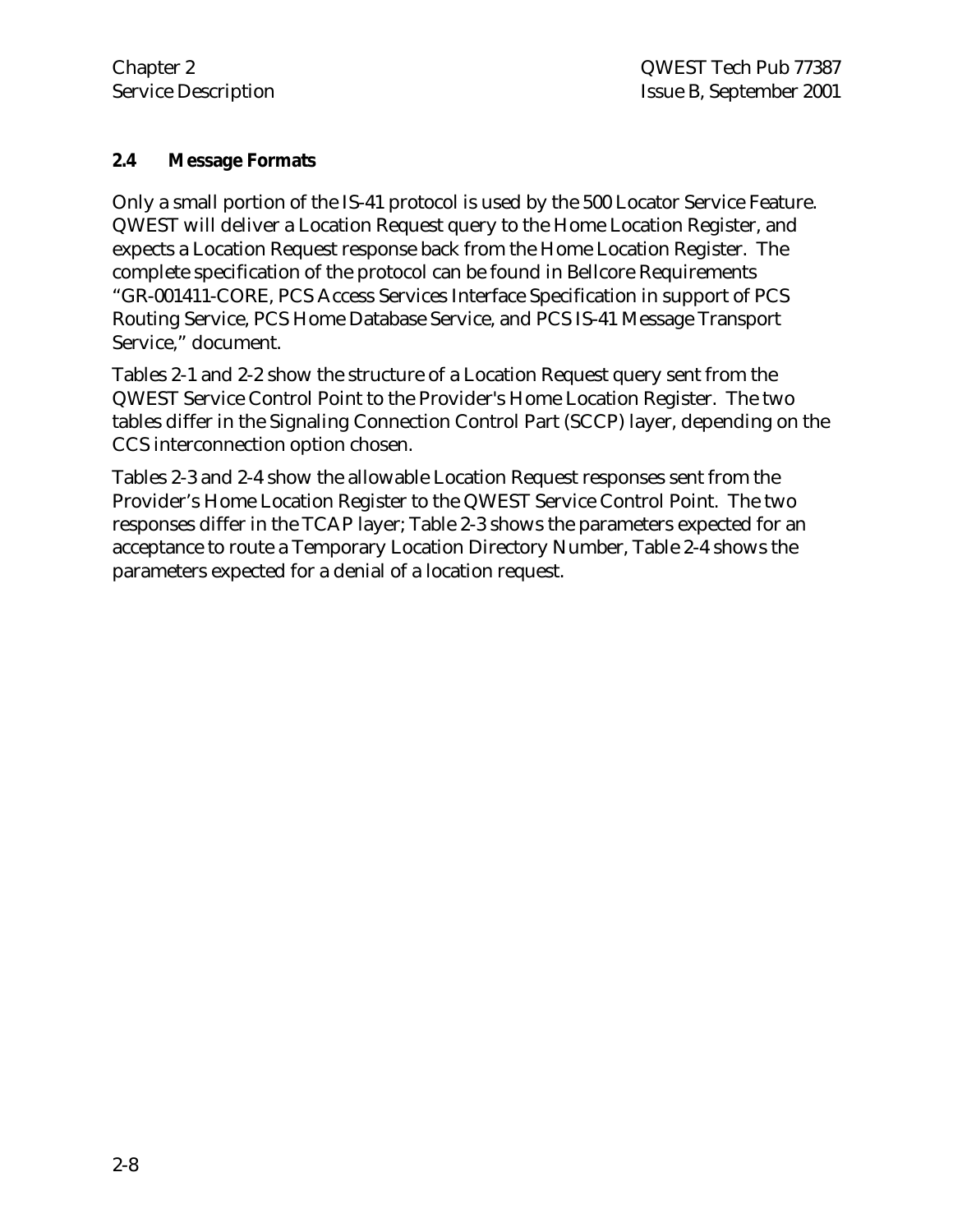| Layer       | Parameter                          | <b>Value Sent</b>                    |
|-------------|------------------------------------|--------------------------------------|
| <b>SCCP</b> | Originating Code                   | Point Code of QWEST SCP              |
|             | <b>Destination Code</b>            | Point Code of Home Location Register |
|             | Calling Party Address:             |                                      |
|             | Subsystem Number                   | 5 (MAP)                              |
|             | Calling Party Address:             |                                      |
|             | Subsystem Number                   | 6 (Home Location Register)           |
| <b>TCAP</b> | Package Type                       | Query with Permission                |
|             | <b>Transaction ID</b>              | Assigned by QWEST SCP                |
|             | Component Type                     | Invoke (last)                        |
|             | <b>Operation Code</b>              | <b>Location Request</b>              |
|             | Called Party Number                | NPA-NXX-XXXX                         |
|             | Mobile Switching Center ID (MSCID) | MSCID of QWEST SCP                   |
|             | System My Type Code                | 13 (Bellcore)                        |
|             | Billing ID:                        |                                      |
|             | <b>MSCID</b>                       | MSCID of QWEST SCP                   |
|             | Transaction ID                     | 000                                  |
|             | Segment Counter                    | OxFF                                 |

#### **Table 2-1** LOCREQ Query Format (A-Link Option)

#### **Table 2-2** LOCREQ Query Format (D-Link Option)

| Layer       | Parameter                     | <b>Value Sent</b>                 |
|-------------|-------------------------------|-----------------------------------|
| <b>SCCP</b> | Originating Point Code        | Point Code of QWEST SCP           |
|             | <b>Destination Point Code</b> | Alias Point Code of Providers STP |
|             | <b>Calling Party Address:</b> |                                   |
|             | Point Code                    | Point Code of QWEST SCP           |
|             | Subsystem Number              | 5 (MAP)                           |
|             | Called Party Address:         |                                   |
|             | <b>Translation Type</b>       | 3                                 |
|             | <b>Global Title Value</b>     | NPA-NXX                           |
|             | Subsystem Number              | 0                                 |
| <b>TCAP</b> | Package Type                  | Query with Permission             |
|             | Transaction ID                | Assigned by QWEST SCP             |
|             | Component Type                | Location Request                  |
|             | Called Party Number           | NPA-NXX-XXXX                      |
|             | <b>MSCID</b>                  | MSCID of QWEST SCP                |
|             | System My Type Code           | 13 (Bellcore)                     |
|             | Billing ID:                   |                                   |
|             | <b>MSCID</b>                  | MSCID of QWEST SCP                |
|             | Transaction ID                | 000                               |
|             | Segment Counter               | OxFF                              |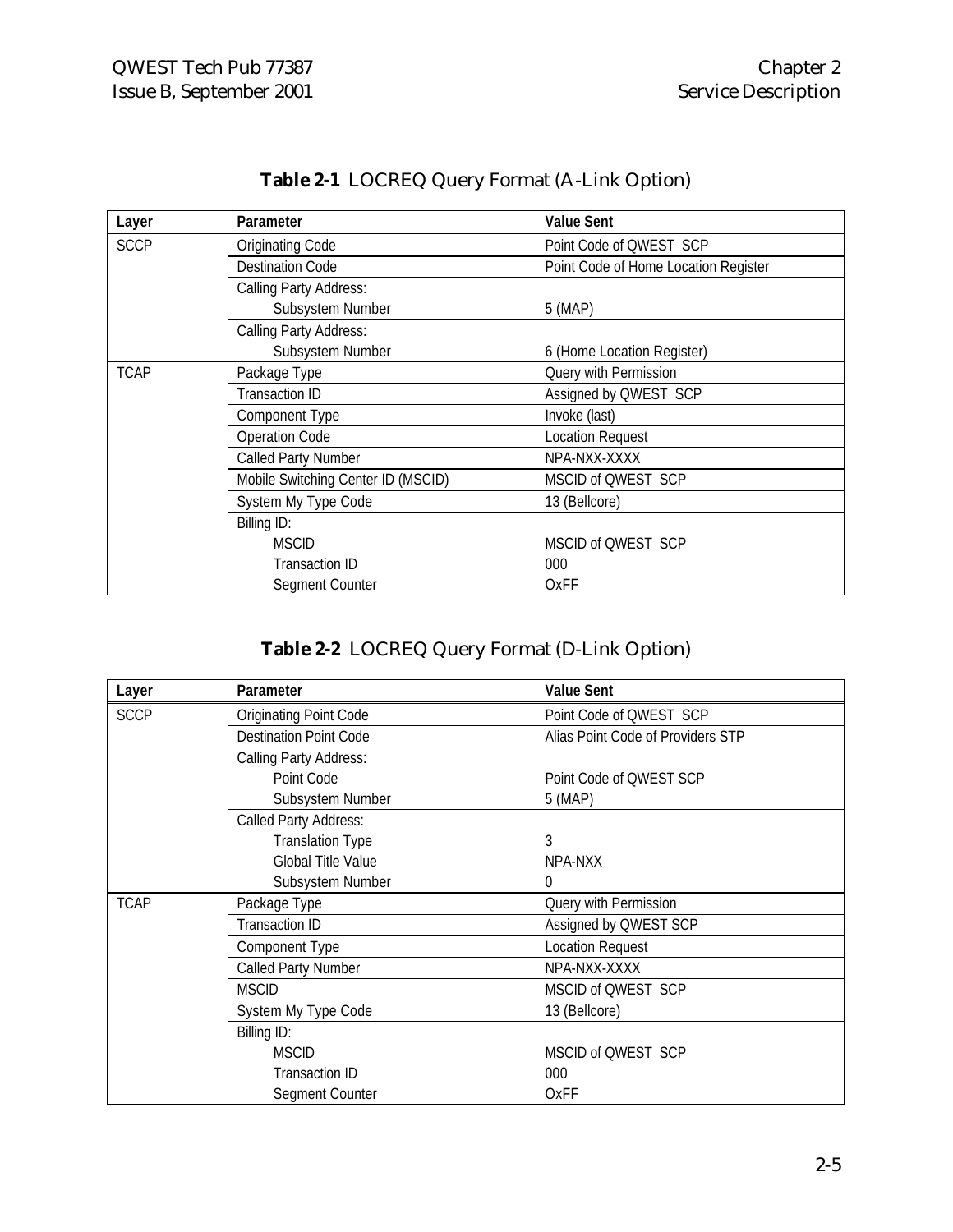| Layer       | Parameter                     | <b>Value Sent</b>            |
|-------------|-------------------------------|------------------------------|
| <b>SCCP</b> | <b>Originating Point Code</b> | Point Code of Provider's SCP |
|             | <b>Destination Point Code</b> | Point Code of QWEST SCP      |
|             | Calling Party Address:        |                              |
|             | Subsystem Number              | 6 Home Location Register     |
|             | Called Party Address:         |                              |
|             | Subsystem Number              | 5 (MAP)                      |
| <b>TCAP</b> | Package Type                  | Response                     |
|             | Component Type                | <b>Return Result</b>         |
|             | Serving MSCID                 |                              |
|             | Mobile Identification Number  |                              |
|             | Mobile Serial Number          |                              |
|             | <b>Destination Digits</b>     |                              |
|             | <b>Carrier Digits</b>         | Carrier Identification Code  |

#### **Table 2-3** locreq Response Format (Acceptance)

| Table 2-4 locreq Response Format (Denial) |  |  |  |  |
|-------------------------------------------|--|--|--|--|
|-------------------------------------------|--|--|--|--|

| Layer       | Parameter                     | <b>Value Sent</b>               |
|-------------|-------------------------------|---------------------------------|
| <b>SCCP</b> | <b>Originating Point Code</b> | Point Code of Provider's SCP    |
|             | Destination Point Code        | Point Code of QWEST SCP         |
|             | Calling Party Address:        |                                 |
|             | Subsystem Number              | 6 (Home Location Register)      |
|             | Called Party Address:         |                                 |
|             | Subsystem Number              | 5 (MAP)                         |
| <b>TCAP</b> | Package Type                  | Response                        |
|             | <b>Transaction ID</b>         | As Assigned by QWEST SCP        |
|             | Component Type                | Return Result                   |
|             | Serving MSCID                 |                                 |
|             | Mobile Identification Number  |                                 |
|             | Mobile Serial Number          |                                 |
|             | Access Denied Reason          | 1 (Unassigned Directory Number) |
|             |                               | 2 (Inactive)                    |
|             |                               | $3$ (Busy)                      |
|             |                               | 4 (Termination Denied)          |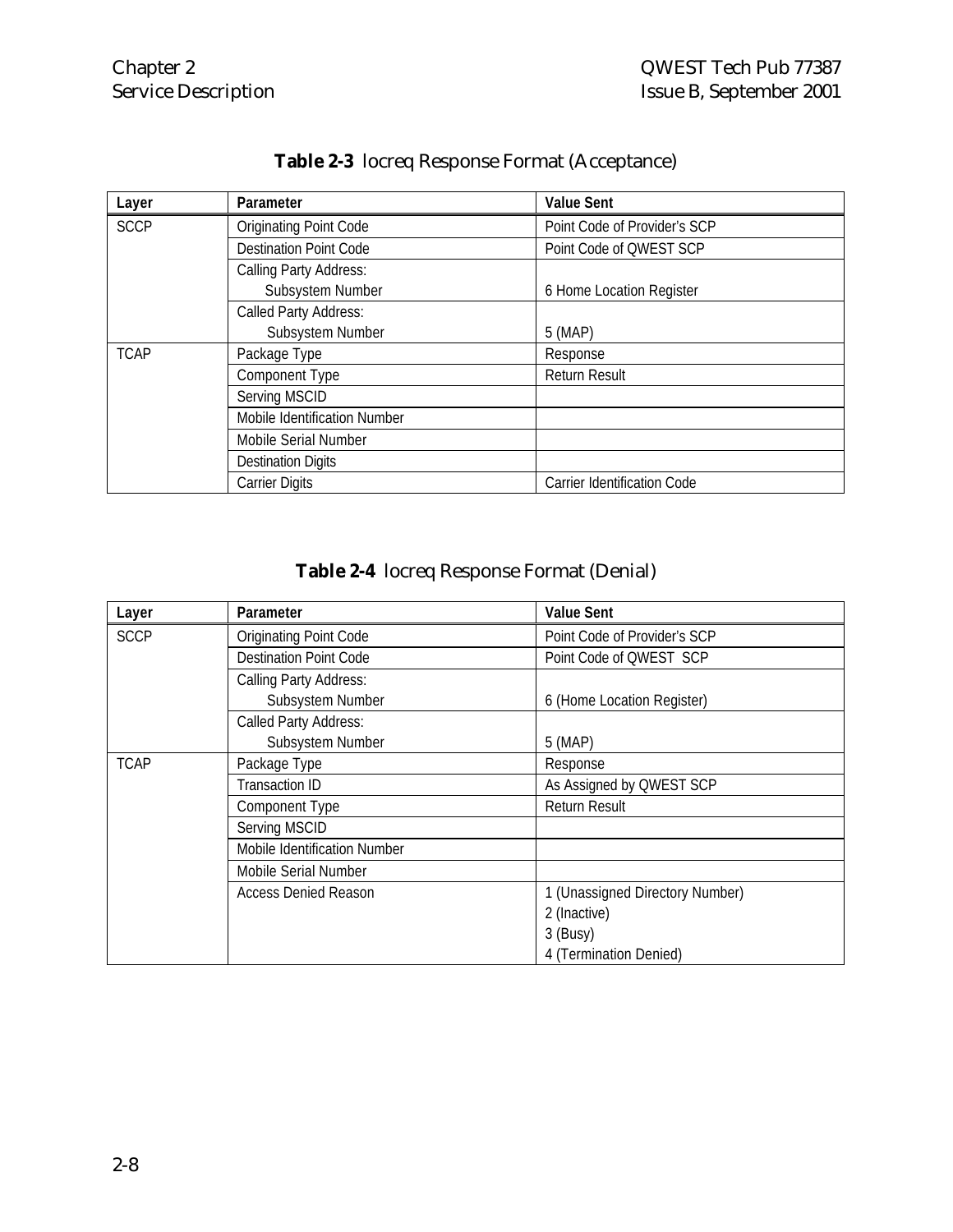#### **2.5 Service Operation**

When a user dials a 500 number in the QWEST network, the switch end office or Access Tandem detecting the 500 number suspends call processing and launches a TCAP query to the QWEST Service Control Point. The Service Control Point examines the dialed 500 number to determine the proper wireless provider, and launches the LOCREQ query through the Signaling Transfer Point(s) to the Home Location Register. The Home Location Register determines the current state and location of the mobile user, and returns the locreq response back to the Service Control Point.

If the Service Control Point receives a location request response, as shown in Table 2-3, the Service Control Point will direct the original switch to route the call to the destination indicated in the Destination Digits Parameter. These destination digits must be a geographic number. The destination may be either a fixed land-line number or a Temporary Location Directory Number associated with a Mobile Switching Center. If the number is in the same LATA as the calling party, the call will be routed over the QWEST network to the indicated destination. If the number returned is located in a different LATA than the calling party, the call will be handed off to the Interexchange Carrier specified in the carrier digits.

If the Service Control Point receives a routing denial response, as shown in Table 2-4, the Service Control Point will direct the switch to provide appropriate feedback to the calling party. If the Access Denied Reason is Unassigned Directory Number or Termination Denied, an announcement will be played to the calling party. If the Access Denied Reason is inactive or busy, a busy tone will be returned from the originating office to the calling party.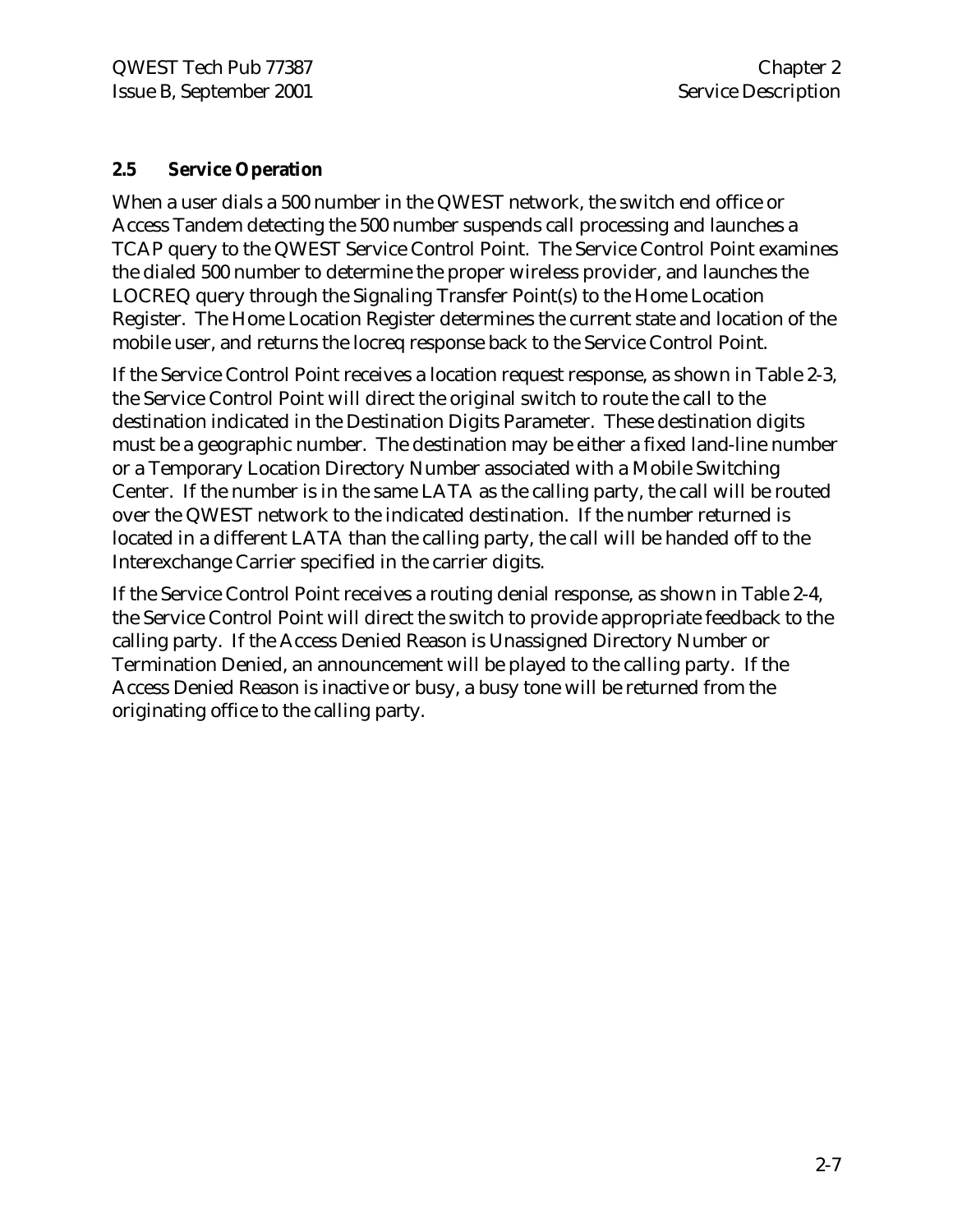#### **Chapter and Section**

### Page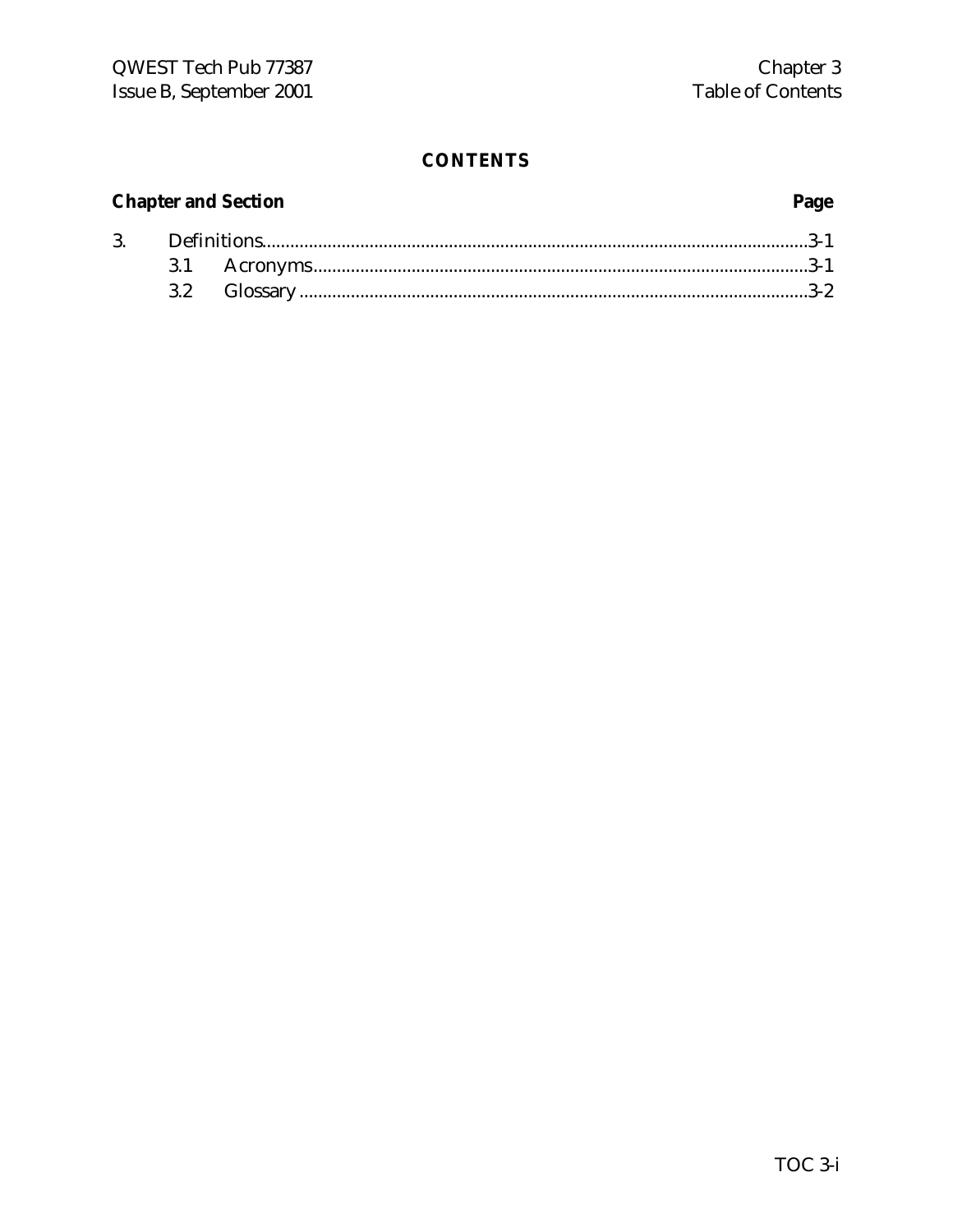#### **3. Definitions**

### **3.1 Acronyms**

| <b>ANSI</b>     | America National Standards Institute           |
|-----------------|------------------------------------------------|
| AT              | <b>Access Tandem</b>                           |
| <b>Bellcore</b> | Bell Communications Research, Inc.             |
| <b>CCS</b>      | <b>Common Channel Signaling</b>                |
| CO              | <b>Central Office</b>                          |
| <b>FCC</b>      | <b>Federal Communications Commission</b>       |
| <b>GTT</b>      | <b>Global Title Translation</b>                |
| <b>HLR</b>      | <b>Home Location Register</b>                  |
| $IS-41$         | <b>Interim Standard - 41</b>                   |
| <b>LATA</b>     | <b>Local Access and Transport Area</b>         |
| <b>LOCREQ</b>   | <b>Location Request Query</b>                  |
| locreq          | <b>Location Request Response</b>               |
| <b>MSC</b>      | <b>Mobile Switching Center</b>                 |
| <b>MSCID</b>    | <b>Mobile Switching Center Identifier</b>      |
| NC              | Network Channel                                |
| <b>NCI</b>      | <b>Network Channel Interface</b>               |
| NI              | <b>Network Interface</b>                       |
| <b>PCS</b>      | <b>Personal Communications Service</b>         |
| <b>SCCP</b>     | <b>Signaling Connection Control Parameter</b>  |
| <b>SCP</b>      | <b>Service Control Point</b>                   |
| SS <sub>7</sub> | <b>Signaling System 7</b>                      |
| <b>STP</b>      | <b>Signal Transfer Point</b>                   |
| <b>TCAP</b>     | <b>Transaction Capability Application Part</b> |
| <b>TLDN</b>     | <b>Temporary Location Directory Number</b>     |
| <b>VLR</b>      | <b>Visitor Location Register</b>               |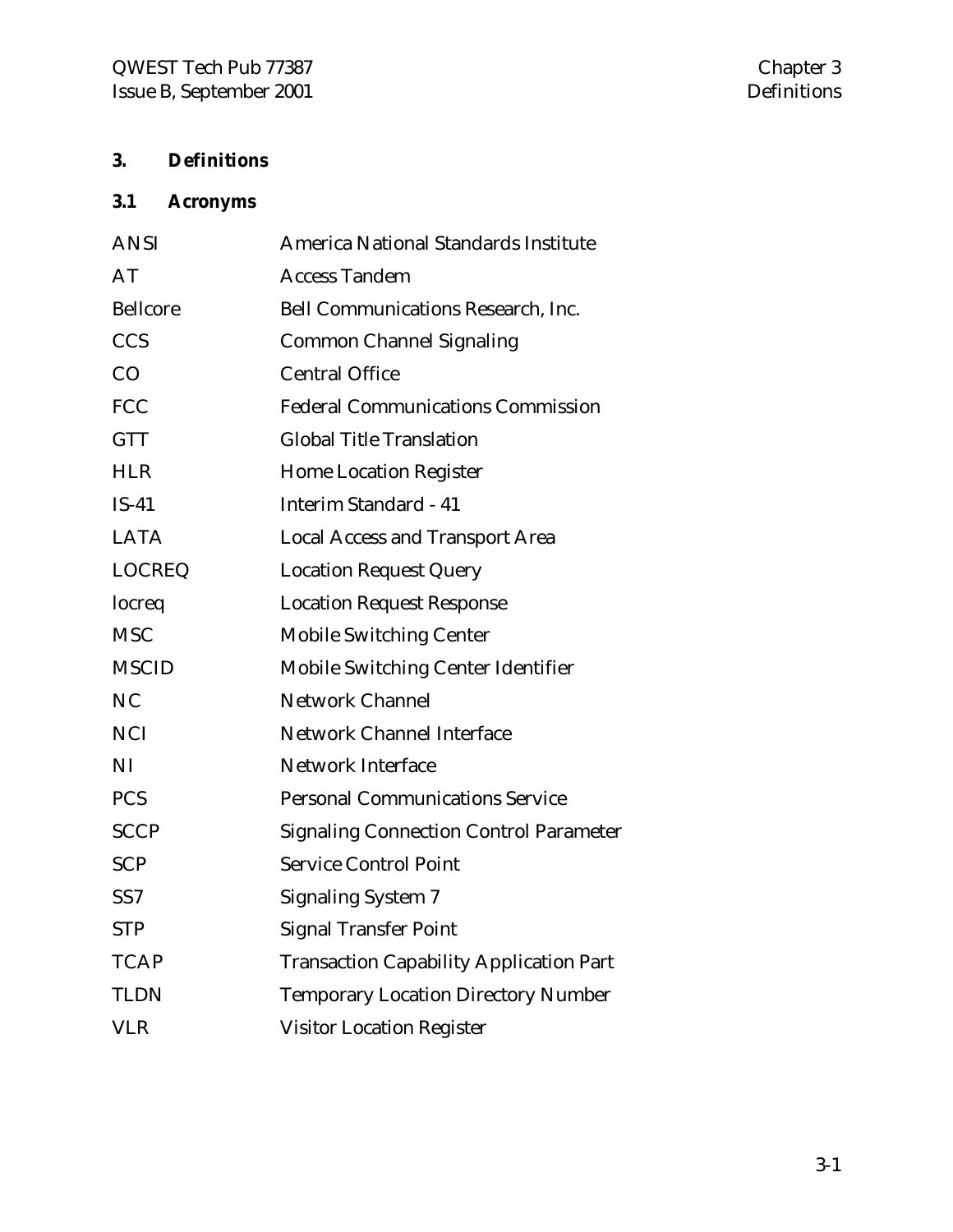#### **3.2 Glossary**

#### **Access Tandem (AT)**

A QWEST switching system that provides a concentration and distribution function for originating or terminating traffic between the QWEST end-offices and an access customer's premises.

#### **Carrier (CXR)**

An organization whose function is to provide telecommunications services. Examples are: Local Exchange Carriers, Interexchange Carriers, Wireless Service Providers, etc.

#### **Channel**

An electrical or photonic, in the case of fiber optic based transmission systems, communications path between two or more points of termination.

#### **Common Channel Signaling (CCS)**

A signaling method, in which a single channel conveys, by means of labeled messages, signaling information relating to a multiplicity of circuits or calls and other information, such as that used for network management. CCS is defined as a dedicated network for transporting signaling messages. The primary components of the network are STPs, signaling end points (including service control points and service switching points) and data links. The two basic types of CCS signaling are: 1) circuit-associated signaling, to support trunk signaling for call control; 2) and noncircuit associated signaling, to handle the exchange of queries and responses between CCS Switching Offices and data bases (SCPs) or between two CCS Switching Offices. This is also known as TCAP message routing.

#### **Customer(s)**

Denotes any individual, partnership or corporation who subscribes to the services provided by U S WEST. Customers are divided into two distinct and separate categories: (1) carriers, who provide interexchange services for hire for others or who provide wireless service for hire for others, and (2) end-users, who request services only for their own use.

#### **Destination Digits Parameter**

The Destination Digits Parameter contains the geographic number of the called party or Destination Address.

#### **Federal Communications Commission (FCC)**

A federal regulatory body in charge of overseeing telecommunications in the United States.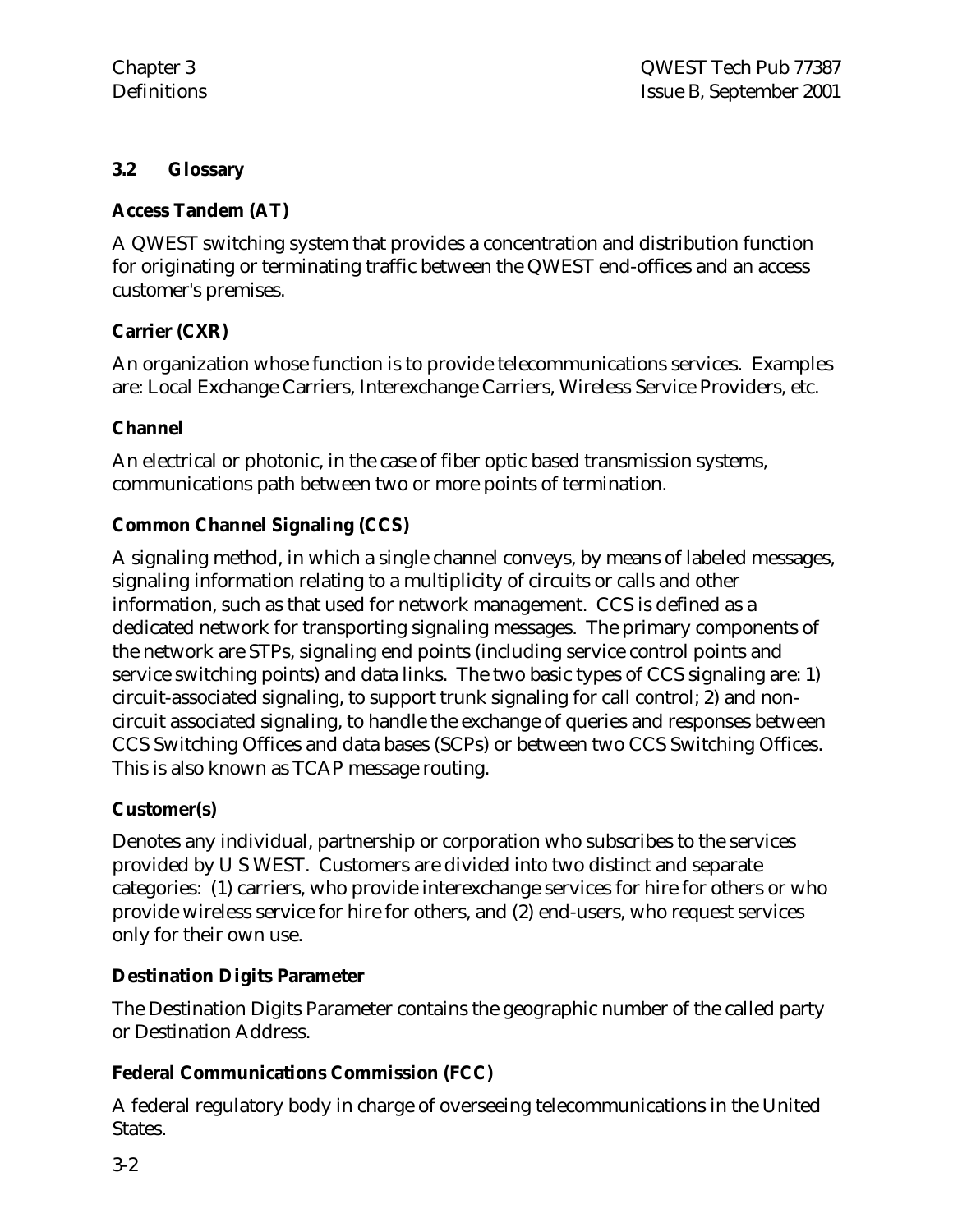#### **Global Title**

An address such as customer dialed digits which does not explicitly contain information that would allow routing in the signaling network, i.e., the SCCP translation function (Global Title Translation), is required.

#### **Global Title Translation (GTT)**

A Global Title Translation provides the routing information for TCAP messages.

#### **Home Location Register (HLR)**

A central office equipment unit resident in a Mobile Switching Center that has recorded data on the current location of a wireless customer and whether they may be roaming. The Wireless Service Provider can query their own Home Location Registers to determine the current location of the wireless subscriber.

#### **Interim Standard - 41 (IS-41)**

Cellular Radiotelecommunications intersystem operations, was developed by the Telecommunications Industry Association (TIA). IS-41 was written because there was a need for standardized intersystem procedures. These included intersystem signaling, roamer fraud prevention, and simplified billing.

#### **Local Access and Transport Area (LATA)**

A geographic area for the provision and administration of communications service. It encompasses designated exchanges that are grouped to serve common social, economic and other purposes.

#### **Location Request Query (LOCREQ)**

An IS-41 query that is invoked for the purposes of finding the location of a wireless subscriber.

#### **Location Request Response (locreq)**

An IS-41 response that is provided to the mobile switch providing the current physical location of a wireless subscriber, i.e., serving wire center.

#### **Mobile Switching Center (MSC)**

A wireless switching center.

#### **Mobile Switching Center Identifier (MSCID)**

An identification code that identifies a particular mobile switching center.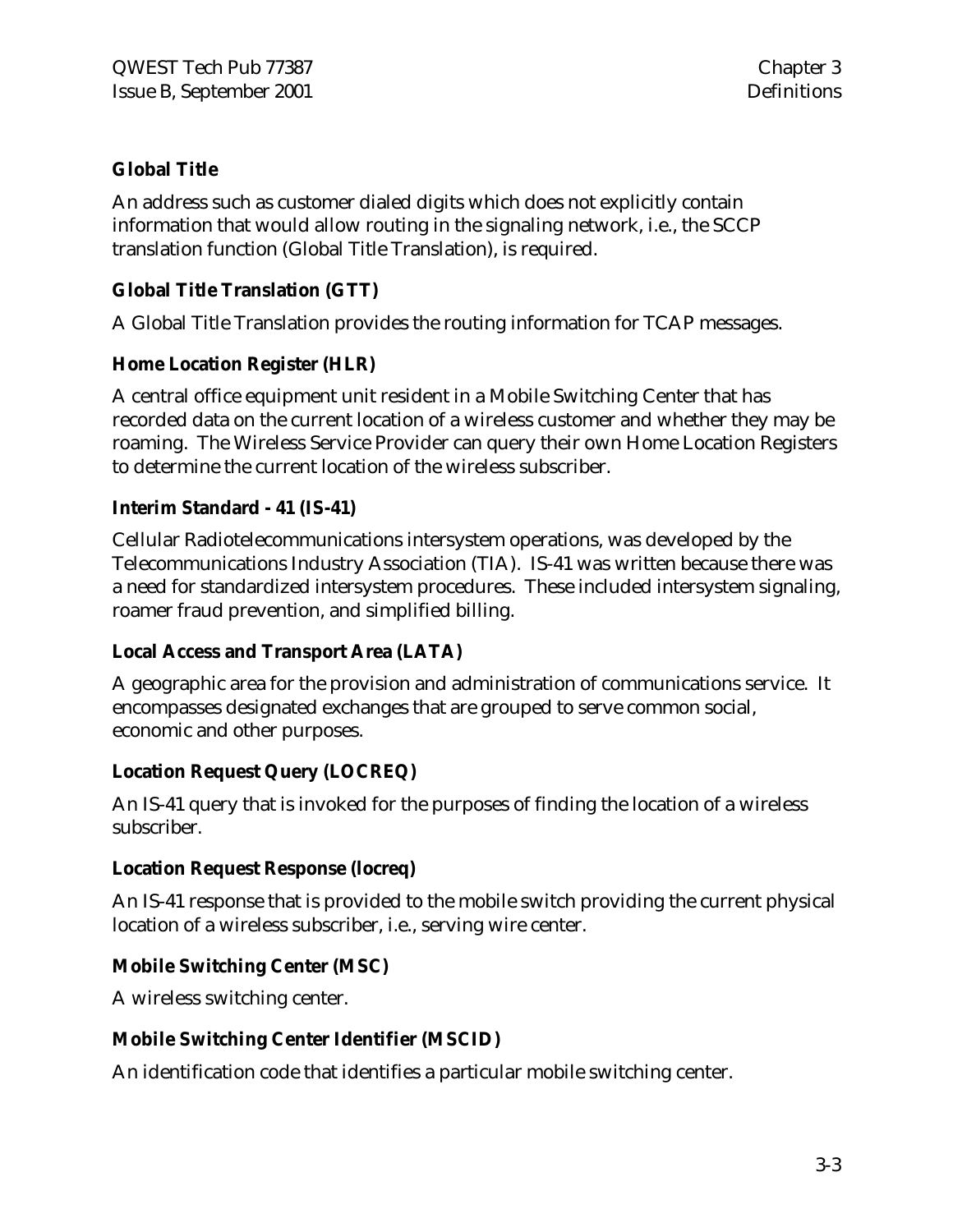#### **Network Channel (NC) Code**

The Network Channel (NC) code is an encoded representation used to identify both switched and non-switched channel services. Included in this code set are customer options associated with individual channel services, or feature groups and other switched services.

#### **Network Channel Interface (NCI) Code**

The Network Channel Interface (NCI) code is an encoded representation used to identify five (5) interface elements located at a Point of Termination (POT) at a central office or at the Network Interface at a customer location. The Interface code elements are: Total Conductors, Protocol, Impedances, Protocol Options, and Transmission Level Points (TLP). (At a digital interface, the TLP element of the NCI code is not used.)

#### **Network Interface (NI)**

The point of demarcation on the customer's premises at which QWEST's responsibility for the provision of service ends.

#### **Personal Communications Service (PCS)**

A wireless telecommunications service utilizing bandwidth in the lower end of the spectrum, i.e., 1.9 GHz.

#### **Service Control Point (SCP)**

Serves as signaling nodes for access to data base information. Signaling messages usually consist of a query from any switch (End Office, Access Tandem, or Operator Services System, all of which can be SSPs) to a database. The message is routed first to the STP, which then forwards it to the SCP for access to the data base. The reply is passed from the SCP back to the STP, which routes it back to the originating switching office.

#### **Signaling Connection Control Part (SCCP)**

The SCCP provides logical signaling connections within the CCS network as well as connectionless transfer capability for signal units. Either service may require translating information in the message to the routing address used by the Message Transport Part.

#### **Signaling System 7 (SS7)**

Signaling System 7 is the current state-of-the-art method of efficient processing of telephone calls in North America. SS7 cuts call set up time with out-of-band signaling and provides supervision, alerting, and addressing for those calls.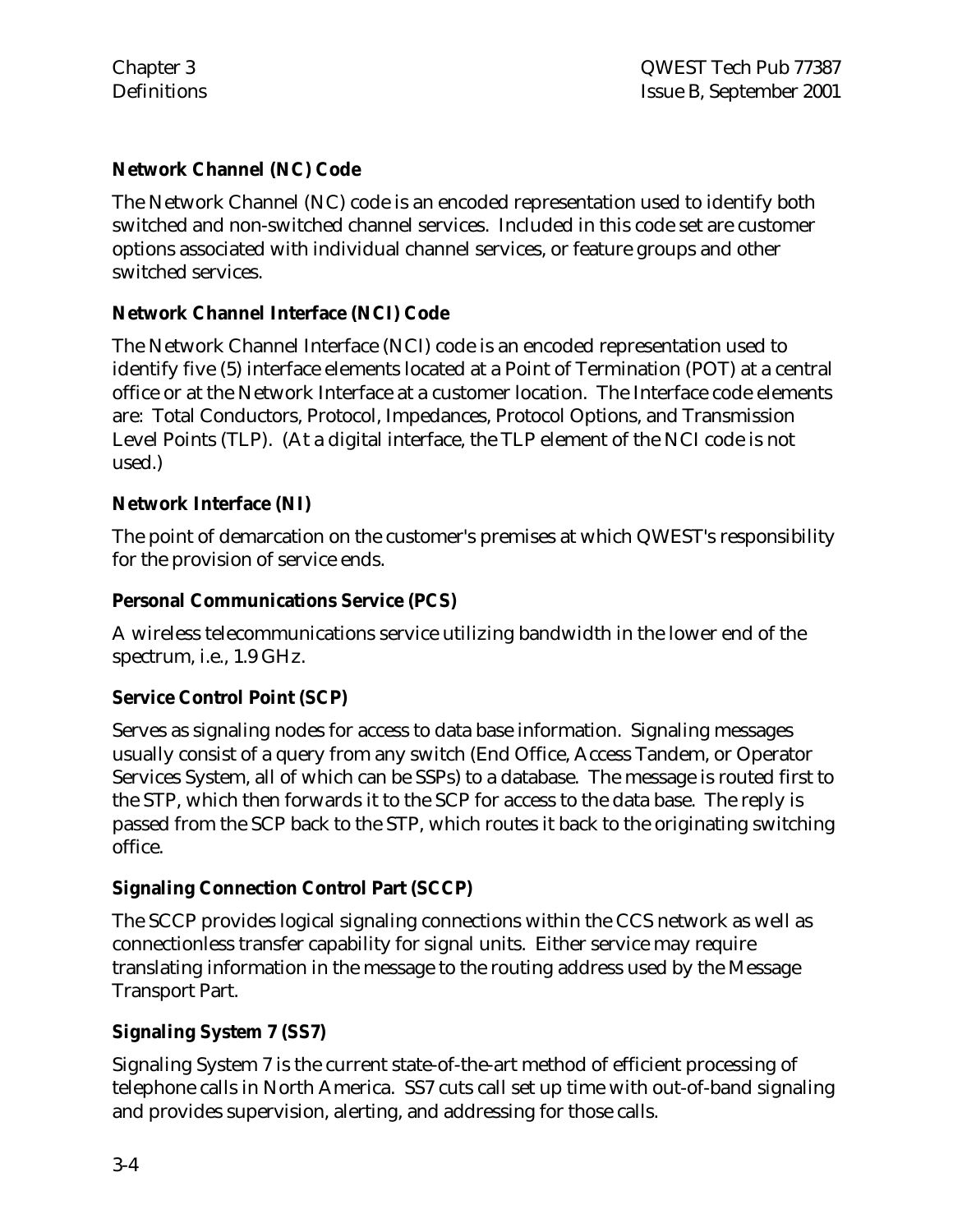#### **Signal Transfer Point (STP)**

STPs are highly reliable packet switches that route SS7 messages between network nodes.

#### **Temporary Location Directory Number (TLDN)**

A pseudo directory number that is used while a customer is roaming.

#### **Transaction Capabilities Application Part (TCAP)**

The TCAP message is the source and sink (originating and terminating) protocol level for: 800 Data Base Service, Alternate Billing Service and Advanced Intelligent Network Services.

#### **Visitor Location Register**

A central office equipment unit resident in a Mobile Switching Center that has recorded data on the current location of a wireless customer.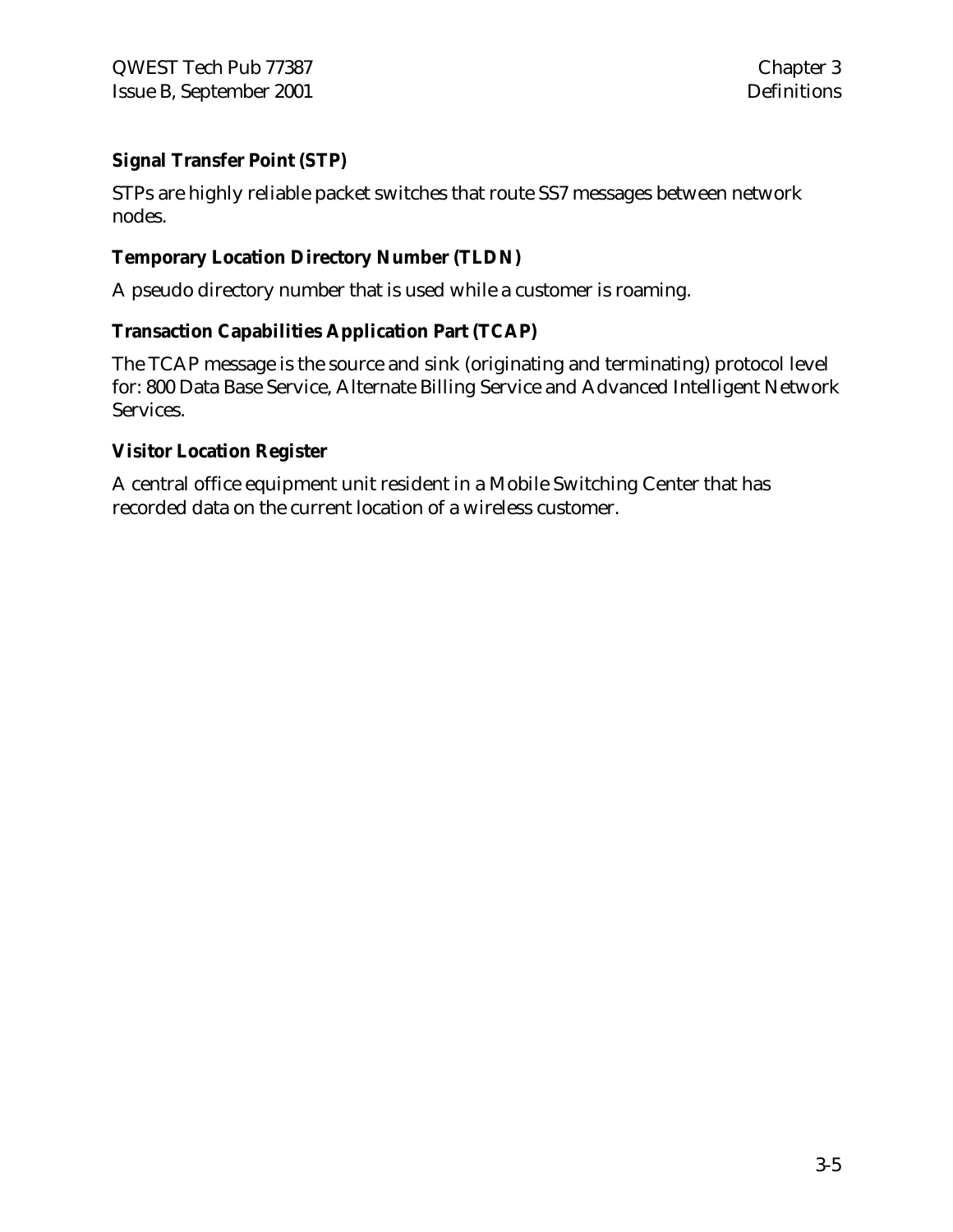### **Chapter and Section Page**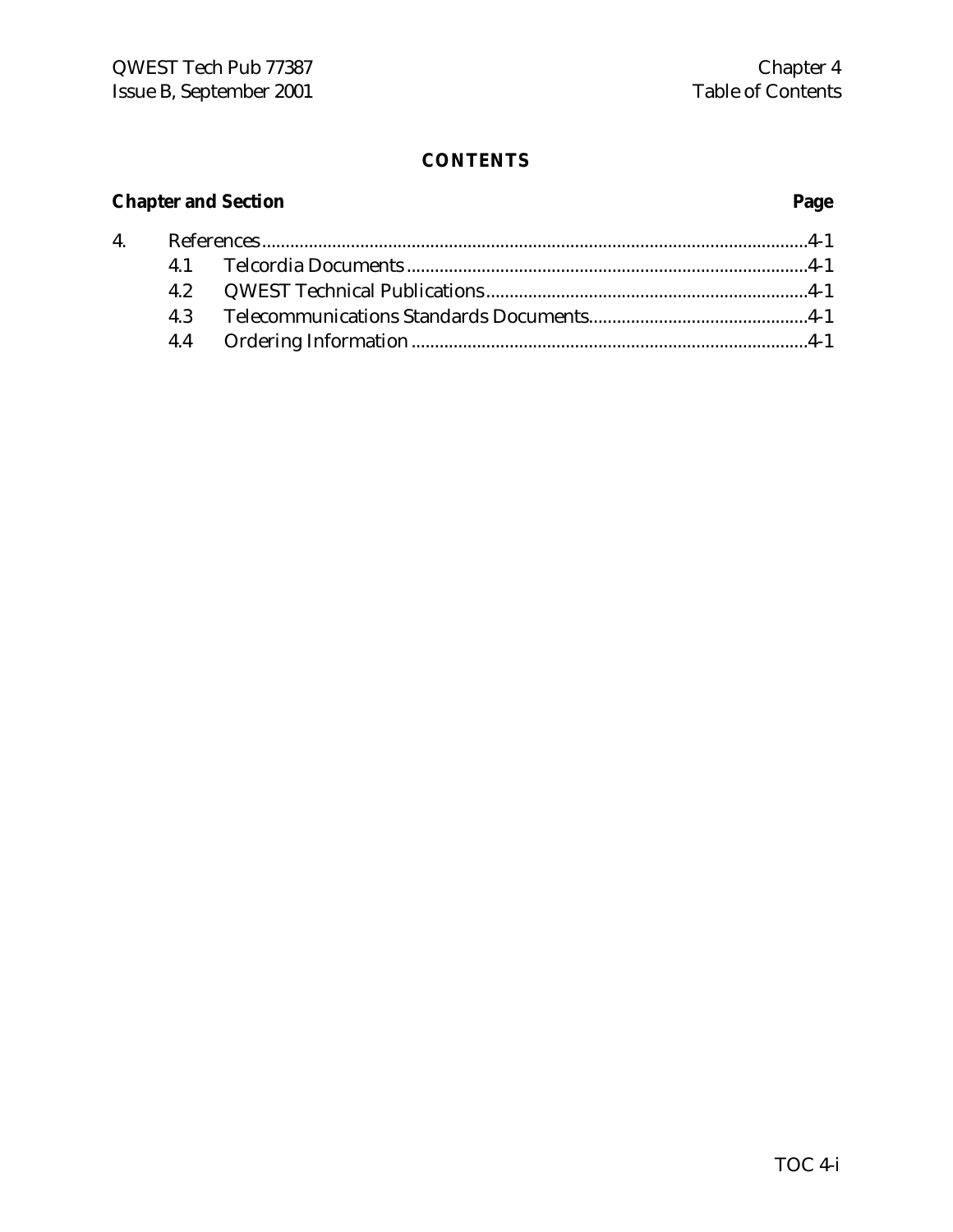#### **4. References**

#### **4.1 Bellcore Documents**

- GR-905-CORE *Common Channel Signaling (CCS) Network Interface Specification (CCSNIS) Supporting Network Interconnection, Message Transfer Part (MTP) and Integrated Services Digital Network User Part (ISDNUP)* Issue 1, March 1995.
- GR-954-CORE *Common Channel Signaling (CCS) Network Interface Specification (CCNIS) Supporting Line Information Database (LIDB) Services,* Issue 1, June 1994.
- GR-001411-CORE *PCS Access Services Interface Specification in Support of PCS Routing Service, PCS Home Database Service, and PCS IS-41 Message Transport Service*, Issue 1, March 1994.

#### **4.2 QWEST Technical Publications**

PUB 77342 *QWEST Common Channel Signaling (CCS) Network Interface Specification (Addendum to TR-TSV-000905 and TR-TSV-000954)* Issue D, June 2001*.*

#### **4.3 Telecommunications Standards Documents**

IS-41 *Telecommunications Industry Association Group TR45 Technical Notes TSB-41,* October 1994.

#### **4.4 Ordering Information**

All documents are subject to change and their citation in this document reflects the most current information available at the time of printing. Readers are advised to check status and availability of all documents.

Those who are not QWEST employees may order;

Telcordia documents from:

Telcordia Customer Relations 8 Corporate Place, PYA 3A-184 Piscataway, NJ 08854-4156 Fax: (908) 336-2559 Phone: (800) 521-CORE (2673) (U.S. and Canada) Phone: (908) 699-5800 (Others) Web: www.telcordia.com